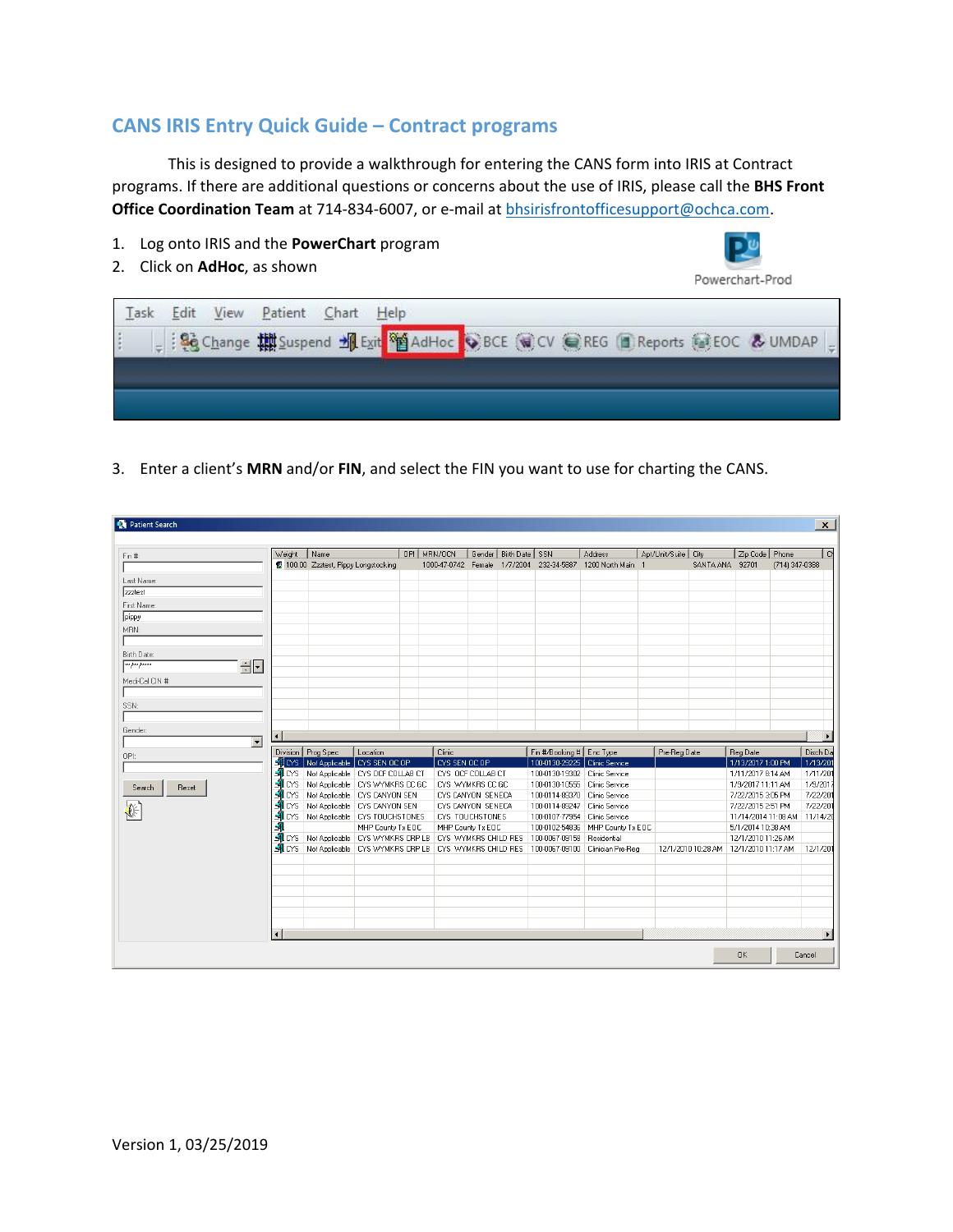4. In AdHoc, choose **Patient Care**, then **CANS**, and select **Chart** to open the form.



5. Verify that your correct **FIN** and **Facility** appears in the Encounter Smart Template, and adjust the **Performed on** date to the date the clinical staff completed the CANS.



| *Performed on: 02/13/2019 |  |  |  |
|---------------------------|--|--|--|
|---------------------------|--|--|--|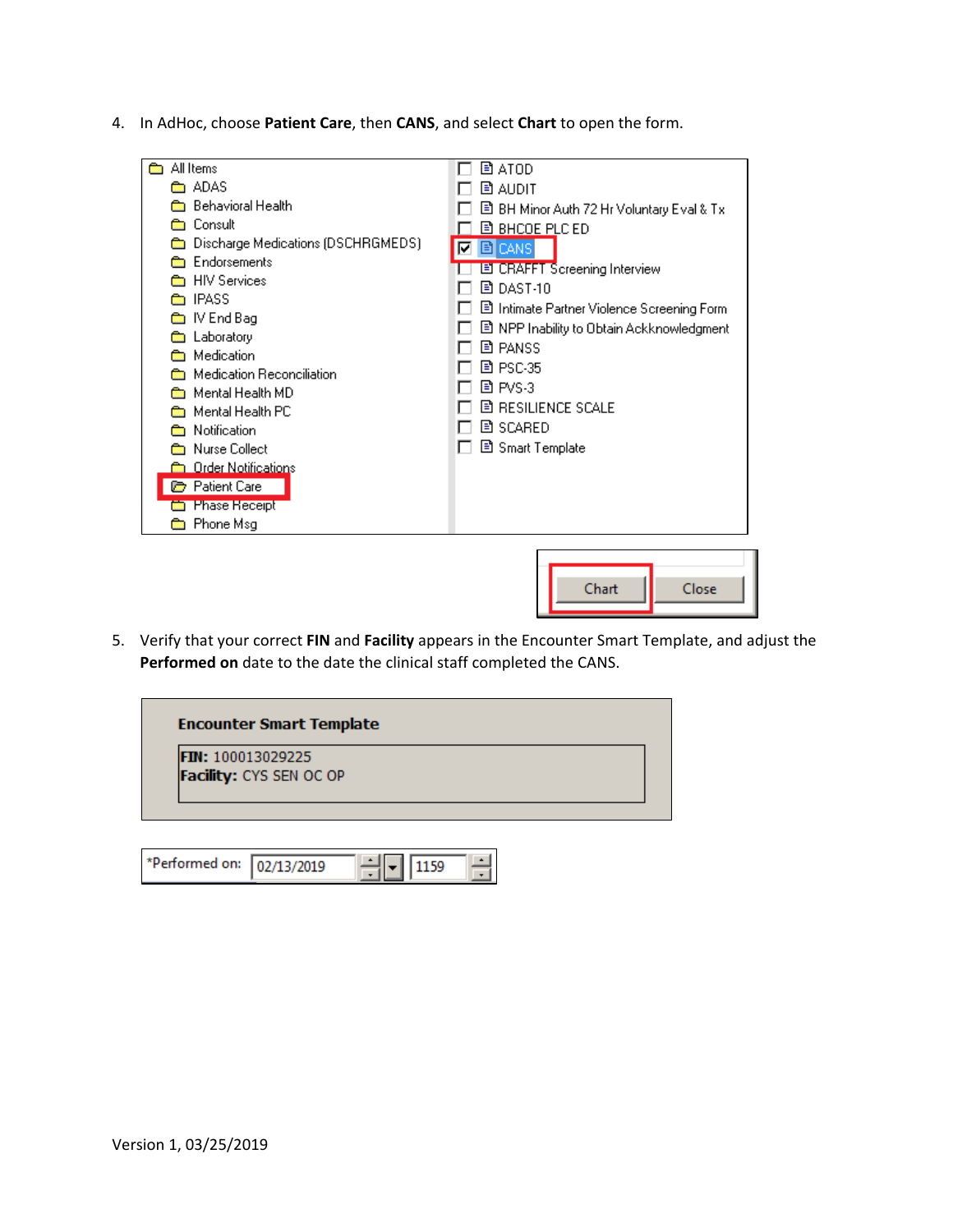- 6. Choose your program's **Facility** in the drop-down, and complete the rest of the Administration tab.
	- a. Note the question at the bottom **I am certified to Administer the CANS**
		- i. Selecting this will open the rest of the form for completion



## 7. Enter the CANS data

- a. **Caregivers**: enter the name of the Caregiver(s). Note that this box is not required.
- b. **Assessor**: enter the name of the clinician who administered the CANS
- c. **Form Status**: select what the clinician indicated on the form

| Caregiver(s):       |                        |                |             | <b>Assessor:</b>                |  |
|---------------------|------------------------|----------------|-------------|---------------------------------|--|
|                     |                        |                |             |                                 |  |
|                     |                        |                |             |                                 |  |
|                     |                        |                |             |                                 |  |
| <b>Form Status:</b> | $\overline{O}$ Initial | O Reassessment | O Discharge | ○ Administrative Close ○ Urgent |  |
|                     |                        |                |             |                                 |  |

- d. For each domain, there is a **Smart Template** to the right
	- i. This indicates the date, provider, and scores of the last CANS entered into IRIS (if applicable)

| <b>CHILD BEHAVIORAL / EMOTIONAL NEEDS</b><br>$0 = no$ evidence<br>$1 =$ history or suspicion; monitor<br>$2$ = interferes with functioning; action needed<br>$3 =$ disabling, dangerous; immediate or intensive action needed |   |  |   |   |  |
|-------------------------------------------------------------------------------------------------------------------------------------------------------------------------------------------------------------------------------|---|--|---|---|--|
|                                                                                                                                                                                                                               | n |  | 2 | 3 |  |
| *1. Psychosis (Thought Disorder)                                                                                                                                                                                              |   |  |   |   |  |
| *2. Impulsivity/Hyperactivity                                                                                                                                                                                                 |   |  |   |   |  |
| *3. Depression                                                                                                                                                                                                                |   |  |   |   |  |
| *4. Anxiety                                                                                                                                                                                                                   |   |  |   |   |  |
| *5. Oppositional                                                                                                                                                                                                              |   |  |   |   |  |
| *6. Conduct                                                                                                                                                                                                                   |   |  |   |   |  |
| *7. Anger Control                                                                                                                                                                                                             |   |  |   |   |  |
| *8. Substance Use                                                                                                                                                                                                             |   |  |   |   |  |
| *9. Adjustment to Trauma                                                                                                                                                                                                      |   |  |   |   |  |